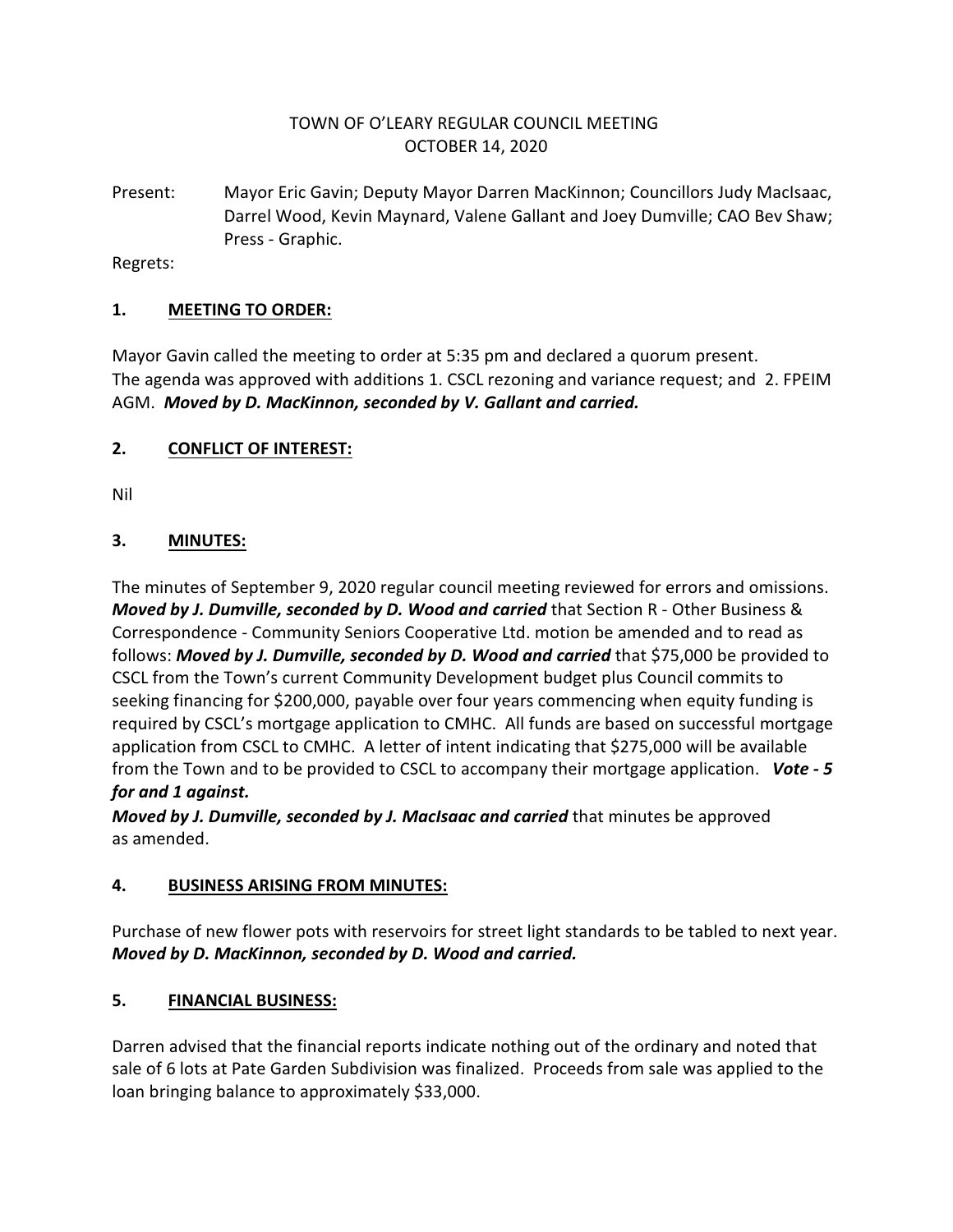Monthly financial reports circulated to Council. Bank balances as follows: September 30, 2020 for general account - \$358,505.02 and for sewer - \$274,249.57. Expenses for September, 2020 for general totalled \$129,627.74 and for sewer - \$6,360.95. Revenue for September, 2020 for general - \$174,942.31, for sewer - \$1,883.00. *Moved by D. MacKinnon, seconded by J. Dumville and carried* that financial report including bank balances, receipts and expenses be approved.

Brief discussion on new rates for Sewer Utility - message on Facebook and notice to customers to be changed to clarify frontage charges and future increases.

#### **6. NEW BUSINESS:**

A. Mayor's report - Eric reported meeting with Jordan of CSCL regarding the seniors' facility project.

B. Administrator's report - Bev reported research on solar power for the lagoon UV system and funds through the Active Transportation Fund for sidewalks. Council agreed these could be worthwhile and to continue. Reopening of the complex to the public is going well but restricted to groups that numbers of persons can be controlled. Fire department tanker has gone to tender with closing date October 20<sup>th</sup>. Tax concessions and rebates being prepared and also MCEG grant application. Inquiries heard regarding Imperial Oil Willow Avenue property sale. Owners have been advised that they've advertised the incorrect zone for the property which greatly affects what type of development can occur. Attended the EMO meeting on Oct. 8<sup>th</sup>.

Building/business permits - Permit to New Scotland Group, 567 Main Street issued for renovations and change of use from single family to duplex, valued at \$25,000. Overtime/vacation time - Bev 18 hours overtime and week and a half vacation left. Dale overtime hours not available and he's currently on vacation for October. Andrew has 44 hours overtime and 2 days of vacation left.

# C. Reports from departments -

**Streets & Sidewalks** - Valene reported no further progess on Remembrance Day banners, discovered solar powered Christmas lights on Amazon and provided a list of street lights not working. Department of Transportation needs to be reminded that Pate Garden Drive needs resurfacing, water pooling on Water Street needs correcting, and trees overhanging on Beechwood and Community need trimmed. Joey mentioned that tree limbs are hanging over power lines on Ellis Avenue.

**Newcomers/Recruitment/Community Endorsements** - Judy met with PEI Navigators on Oct 7<sup>th</sup>. Amy Blanchard from PEI Housing has joined the committee. Upcoming events include apple picking, pumpkin carving and meet your neighbour. RCMP are also planning an event for newcomers. CSCL held two public meetings recently with 50 attendees and resulted in 50 expressions of interest for the community care facility. Judy suggested information regarding the care facility be put on Town's facebook. O'Leary's emergency preparedness committee is working well and currently gathering resource information to complete the manual. This will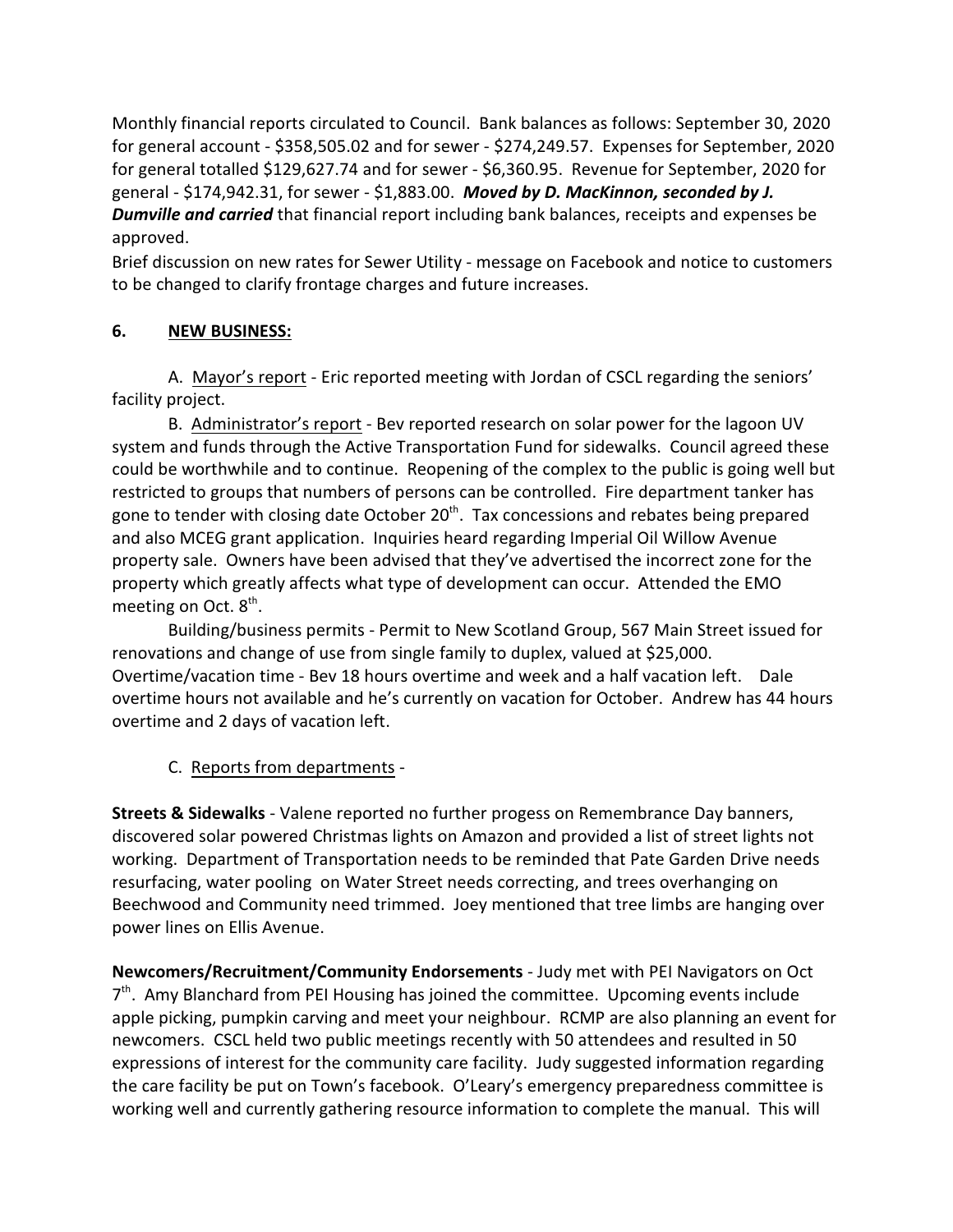be submitted to Council and PEI EMO for approval and mock exercises will be held in near future.

**Police & Fire Protection - Darrel reviewed RCMP report for September 2020. Hours spent on** O'Leary business reported at 171. Three check stops held in our area. Staff Sgt. Troy MacLean joined our meeting and introduced himself and advised that two new members have been assigned to Prince District and a new traffic unit is in force. Report for September from the Fire Chief advised that the department responded to 11 calls. Truck battery issues are being investigated.

**Recreation -** Recreation Director's report circulated to Council and Joey highlighted Andrew's statements on ending of slo-pitch season, U14 Provincials, Girls on the Go grant, festival update, Halloween event, Christmas parade and New Years Levee.

**Properties** - Kevin stated there isn't much to report on properties and mentioned the upcoming FPEIM Virtual AGM but he's unable to attend.

**Sanitation & Community Development -** Eric reported that the lagoon project is going well and nothing to report on community development.

D. Council reminded of planning/visioning session with John Aylward tomorrow evening at 6.

E. November Council meeting will be held on Tuesday, November  $10^{\text{th}}$  as the  $11^{\text{th}}$  is a holiday.

F. Grants bylaw amendment - not required as bylaw allows for special contributions.

G. Chamber of Commerce Gala - Chamber asked if Council had opinions on what type of AGM to hold in view of the COVID regulations and Council felt it too early to make such a decision for an event in February, 2021 but agreed to pay out the usual \$500 sponsorship.

H. Other business & correspondence:

**Community Seniors Cooperative Ltd.:** CSCL applied to Town Council for rezoning of PID's 591529 and part of 474643 from Residential R3 to Public Service and Institutional to allow development of senior care facility and a variance for the building height of 54 feet. *Moved by J. Dumville, seconded by J. MacIsaac and carried* that rezoning process commence. As for the variance, Council requested a written response from PEI Fire Marshal in regards to the effect on firefighting capability. Once received CSCL should meet with our fire department to review then Council will revisit the request.

**FPEIM AGM:** FPEIM asked that Council consider registering for the virtual meeting. Bev plans to attend.

# **7. COMMITTEE OF THE WHOLE:**